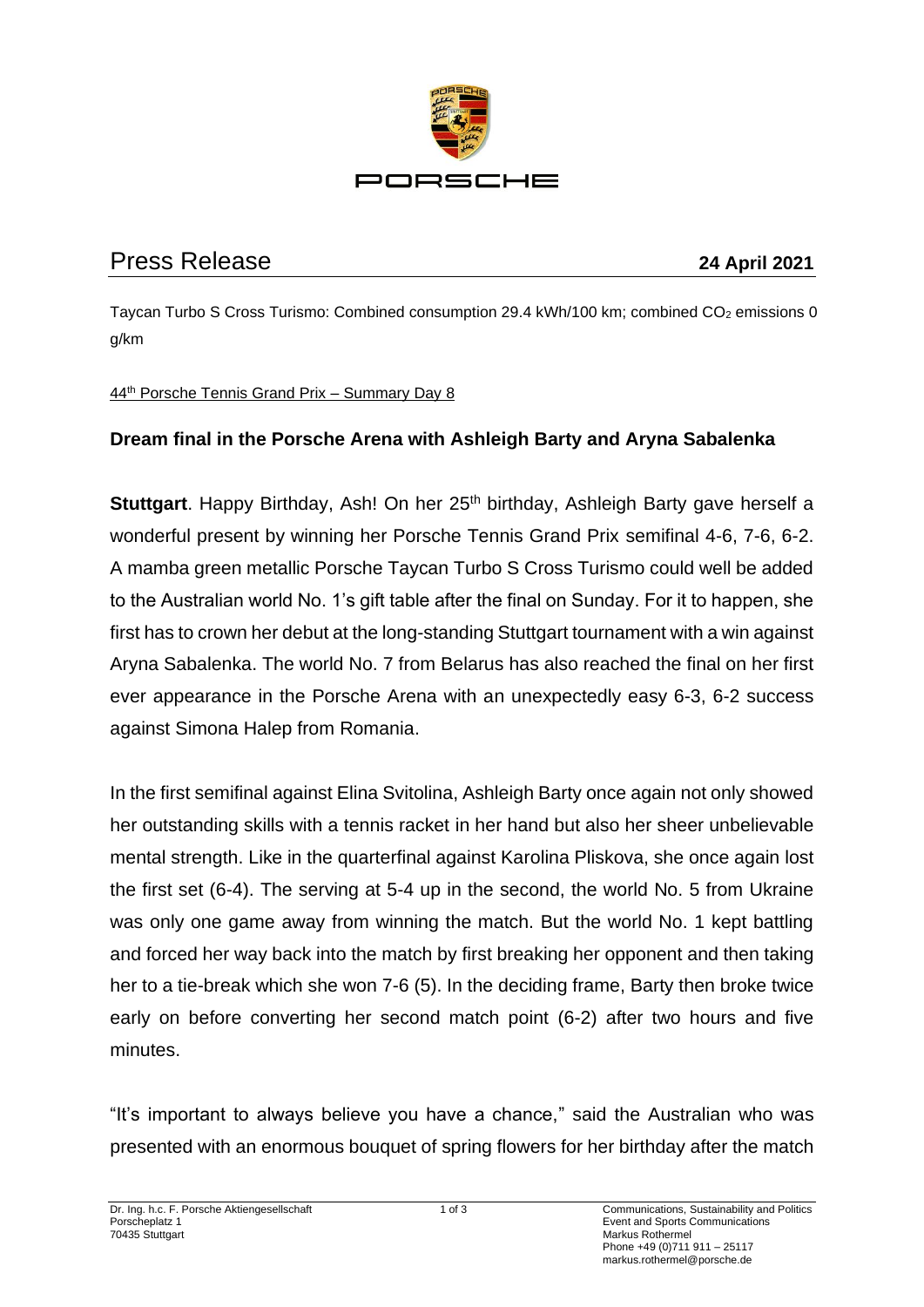by the Tournament Director Markus Günthardt and the Operating Tournament Director Anke Huber. The fitting "Happy Birthday" song was played over the loud speakers but the prospect of it being sung on her return next year by a capacity 4,500 crowd in the Porsche Arena brought a smile to her face under the obligatory mask. Asked at the post-match interview on court whether it bothered her playing on her birthday, she replied by saying, "No, why? I love playing tennis."

During the live coverage of the second semifinal, the tennis experts were most probably rubbing their eyes in disbelief. They surely cannot have expected the way in which Aryna Sabalenka dominated Simona Halep, the No. 2 seeded clay court specialist, and catapult her out of the race for the Porsche Taycan Turbo S Cross Turismo. The world No. 7 only needed 66 minutes for the 6-3, 6-2 straight sets win. The Belarusian went on the attack right from the start and was rewarded for her courage. Halep was unable to find her game and Sabalenka could do almost nothing wrong, and this after her almost two-and-a-half-hour quarterfinal the day before which only finished just before midnight.

"I didn't sleep much last night, but in no way did I want to catch up on it on court," she said immediately after the match. For the only 22-year old, it is only her second final on clay. The conditions in Stuttgart are right up her street: "The court is great for my game." It is why she does not fear her opponent in the final, Ashleigh Barty. She certainly does not believe the Australian will still be tired after having to work much harder for the semifinal victory. "She has enough power and will be fit."

Ashleigh Barty will again have to work doubly hard on finals day in the Porsche Arena. Together with her partner Jennifer Brady (USA) she will also be appearing in the doubles final where the opponents will be the No. 1 seeded Americans Desirae Krawczyk and Bethanie Mattek-Sands. The Australian has the historical chance of doing the double for the first time in the Porsche Arena by winning both the singles and double titles. The last player to achieve the feat was the American Lindsay Davenport at the 2001 Porsche Tennis Grand Prix, but in Filderstadt.